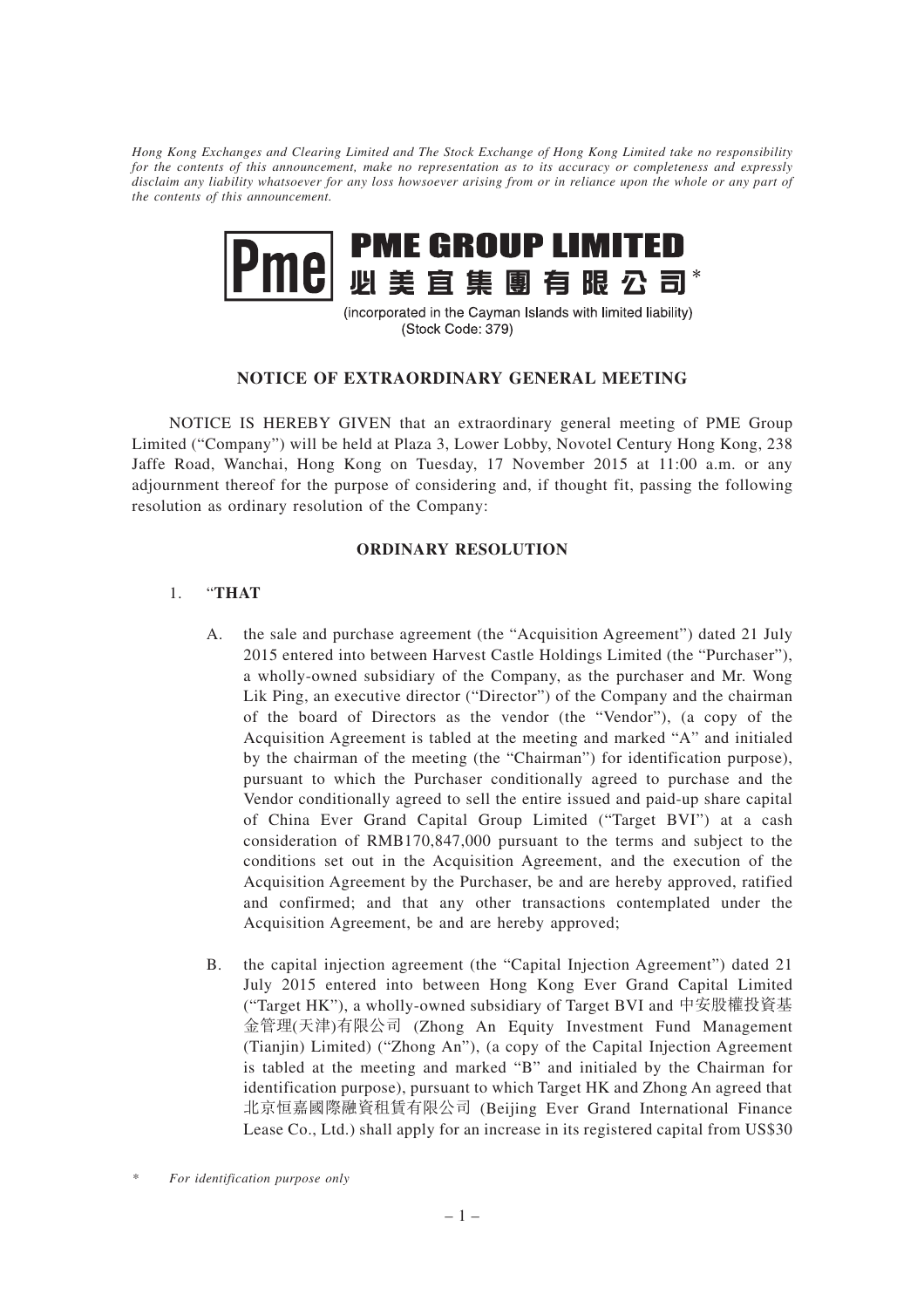million to US\$36 million, where the increased amount of US\$6 million shall be entirely contributed by Target HK pursuant to the terms and subject to the conditions set out in the Capital Injection Agreement, and the execution of the Capital Injection Agreement by Target HK, be and are hereby approved, ratified and confirmed; and that any other transactions contemplated under the Capital Injection Agreement, be and are hereby approved; and

C. any one of the Directors be and is authorised to do all such acts and things, to sign and execute such documents or agreements or deeds on behalf of the Company and to do such other things and to take all such actions as he/she may consider necessary, appropriate, desirable and expedient for the purposes of giving effect to or in connection with the Acquisition Agreement, the Capital Injection Agreement and all transactions contemplated thereunder, and to agree to such variation, amendments or waiver or matters relating thereto (including any variation, amendments or waiver of such documents or any terms thereof, which are not fundamentally different from those as provided in the Acquisition Agreement and the Capital Injection Agreement) as are, in the opinion of the Directors or the duly authorised committee, in the interest of the Company and its shareholders as a whole."

> By Order of the Board **PME Group Limited Lai Ka Fai** *Executive Director*

Hong Kong, 30 October 2015

*Head office and principal place of business:* Room 2203, 22/F. Kwan Chart Tower No. 6 Tonnochy Road Wanchai, Hong Kong

*Registered office:* Cricket Square Hutchins Drive P.O. Box 2681 Grand Cayman KY1-1111 Cayman Islands